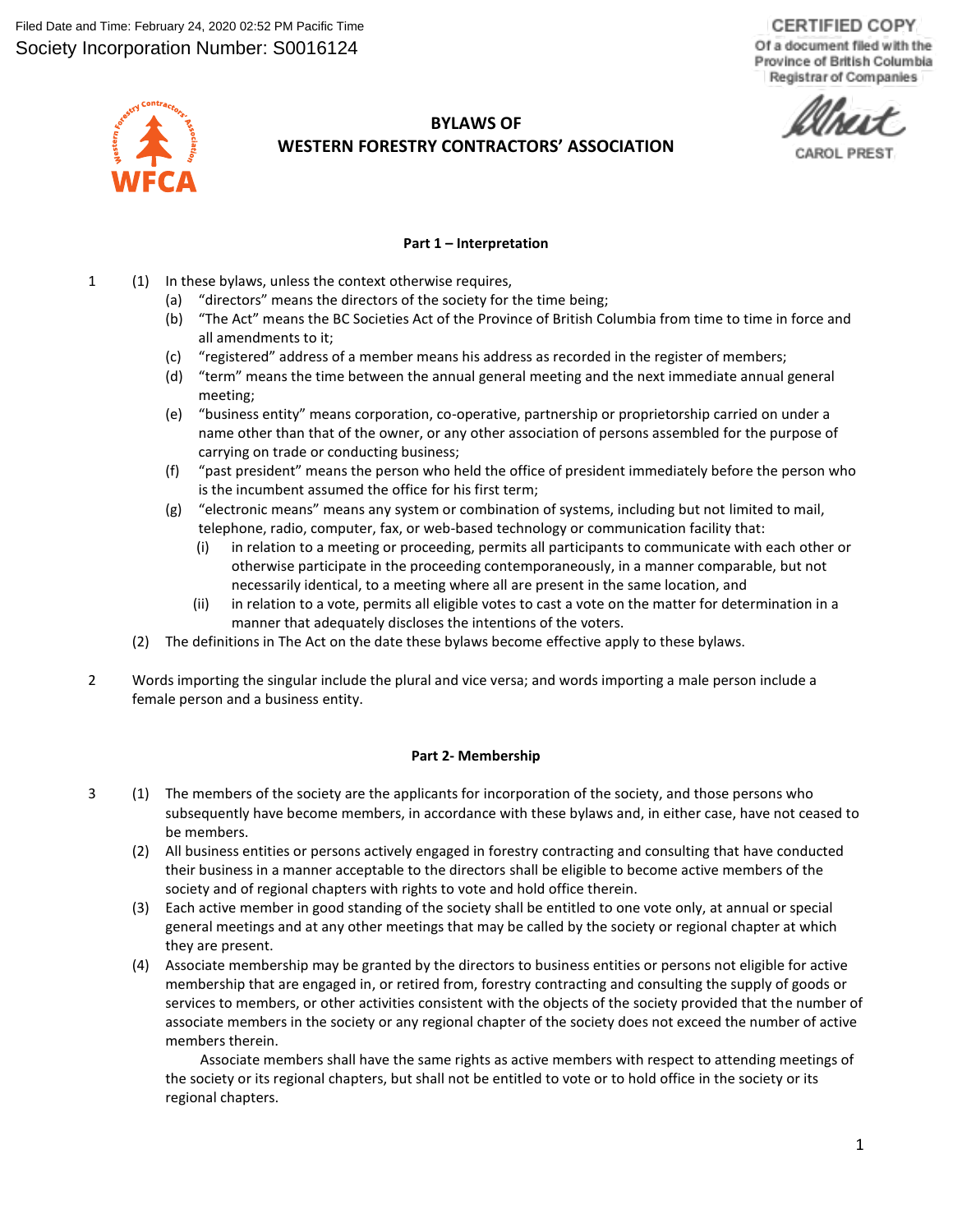- 4 (1) A person may apply to the directors for membership in the society and on acceptance by the directors and upon payment of a fee, pursuant to bylaw 4 (3), according to the scale then in force, shall be a member.
	- (2) Each active and associate member of the society shall pay an annual fee. The annual fee shall consist of:
		- (a) an amount set by the annual general meeting of the society, payable to the society; and
		- (b) for those members who are members of regional chapters, an amount set by a general meeting of each of the regional chapters to which the member belongs, payable to the regional chapters.
	- (3) The membership year shall be from January 1 and end December 31 next following. The annual fee of each member is due and payable on January 1.
	- (4) To remain a member in good standing, the set annual fee must be paid in full on the earlier of January 31, or the commencement of the association's Convention and AGM. To become a member in good standing, the set annual fee, or the portion thereof as determined by the directors, must be paid in full within 60 days of the directors' approval of the intending new member's application for membership.

Notwithstanding anything contained in the constitution and bylaws, a member shall not be deemed to be in good standing under this section unless outstanding fees have been paid in full.

- (5) Application for membership shall be written, or in such other form as is acceptable to the directors, and shall include such information as may be determined from time to time by the directors.
- (6) A member that is a business entity shall designate a person to exercise the member's rights. Such designation must be in writing and shall remain in force until cancelled or changed by the member in writing. A person so designated may, from time to time, in writing, name a substitute person to act in his place.
- 5 An active member of the society shall become a member of the regional chapter of his choice, and may become a member of additional regional chapters of his choice, upon payment of the regional chapters' fees, according to the scale then in force.

An associate member of the society may become an associate member of a regional chapter serving the region of the province most convenient to his base.

- 6 Every member shall uphold the constitution and comply with these bylaws.
- 7 A member shall cease to be a member of the society
	- (a) by mailing or delivering his resignation, in writing, to the office of the society, or its president, and such notice shall be deemed to be effective thirty (30) days after receipt unless otherwise stated in the written communication, or
	- (b) on his death or, in the case of a business entity, on dissolution, or
	- (c) on having his membership terminated under provisions of bylaw 8.
- 8 (1) Not withstanding anything contained in these bylaws, the directors shall be empowered to
	- (a) suspend the membership in respect of; or
	- (b) terminate the membership of any member not in good standing, as defined in bylaw 9, on September  $1^{st}$ of the membership year. A member suspended under this provision shall be eligible to apply at any time for reinstatement of his former membership; the request for reinstatement shall be in writing and accompanied by a remittance of an amount equal to the total amount of fees which would have been paid if his membership had not been interrupted. An application for reinstatement shall be subject to the acceptance by a 2/3rds majority of those directors present at the meeting that considers his application.
	- (2) The society shall prepare and adopt a Code of Conduct to govern the business conduct of its members, which code shall be binding on every member of the society. The Code of Conduct may be amended only at an annual or special general meeting of the association by special resolution in accordance with bylaw 15 (2) and in accordance with the provisions of The Act.
	- (3) Notwithstanding anything contained in these bylaws, the directors shall have the power to
		- (a) reprimand any member;
		- (b) suspend the membership of any member; or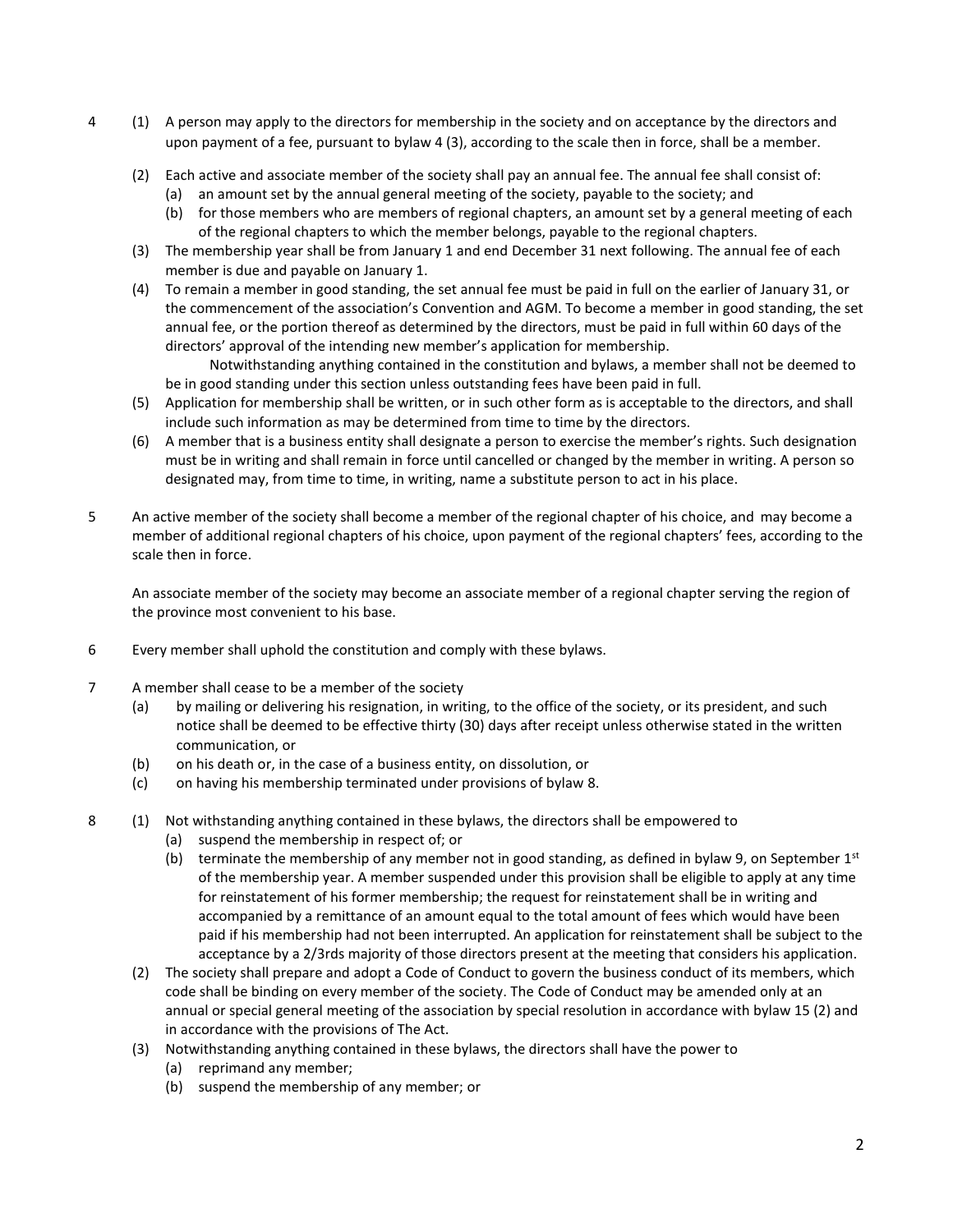- (c) terminate the membership of any member who in the judgement of the directors has been guilty of a breach of the Code of Conduct; provided, that notice of the charge made has been sent by registered mail to the member charged, at his registered address, who shall be privileged to attend at a meeting of the directors, to have a hearing on the merits of his case.
- 9 All members are in good standing except a member who has failed to pay his current annual membership fee, or any other subscription or debt due and owing by him to the society and he is not in good standing so long as the debt remains unpaid. Those members that are engaged in the practice of professional forestry, as defined in the Foresters Act, will be in good standing provided that, in addition to the above, they are in good standing with the Association of BC Forest Professionals. Members not in good standing shall be subject to penalties pursuant to bylaw 8 (1).

# **Part 3 – Meetings of Members**

- 10 (1) General meetings of the society shall be held at the time and place, in accordance with The Act, that the directors decide.
	- (2) All meetings of the society and its regional chapters shall be governed by Robert's Rules of Order unless the society or its chapters adopt alternate rules of order at an annual general meeting of its members.
- 11 Every general meeting, other than an annual general meeting, is a special general meeting.
- 12 (1) The directors may, when they think fit, convene a special general meeting and shall convene a special general meeting upon written request to do so from at least two regional chapters representing a total of not less than 10 active members in good standing of the society, following adoption of resolutions to that effect passed by general meetings of those regional chapters, at a time and place to be fixed by the directors.
	- (2) Notice of the time and place of every special general meeting, together with notification of all matters to be proposed at such a meeting, shall be sent to every member entitled to vote as is prescribed by The Act, or by publication in the WFCA Newsletter.
- 13 (1) Notice of a general meeting shall specify the place, day and hour of meeting, and, in case of special business, the general nature of that business.
	- (2) The accidental omission to give notice of a meeting to, or the non-receipt of a notice by, any of the members entitled to receive notice does not invalidate proceedings at that meeting.
- 14 (1) An annual general meeting shall be held at least once in every calendar year and not more than 15 months after the holding of the last preceding annual general meeting.
	- (2) The annual general meeting shall adopt policies and procedures for the attainment of the objects of the society.
	- (3) The business of the annual general meeting shall include
		- (a) receipt of reports;
		- (b) receipt of financial statements and approval of a budget for the year;
		- (c) nomination and election of directors and committee members;
		- (d) setting of fees;
		- (e) adoption of policies and prescription of procedures for the attainment of the objects of the association; and
		- (f) such other business as may properly be brought before the annual general meeting.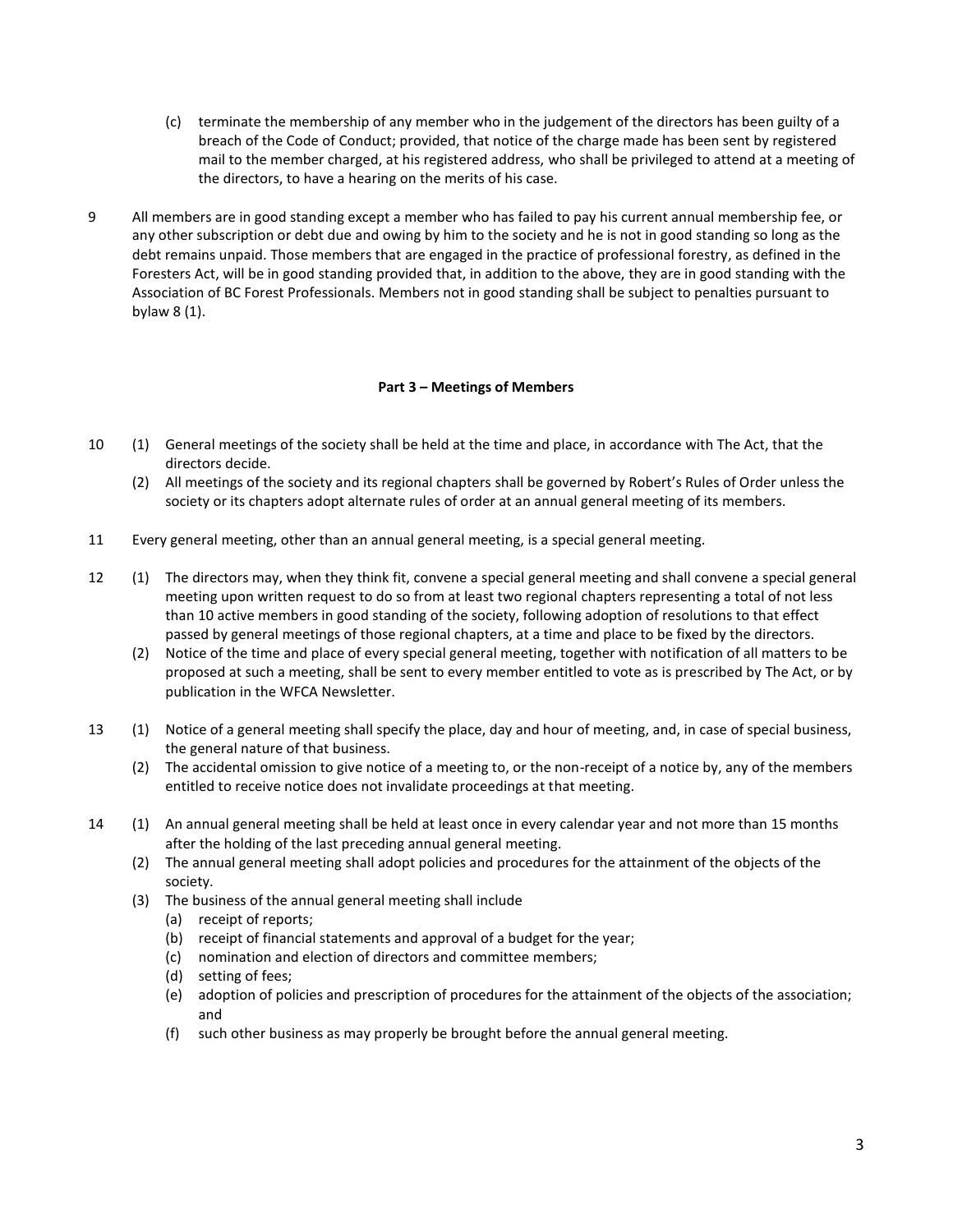## **Part 4 – Proceedings at General Meetings**

- 15 (1) Special Business is
	- (a) all business at a special general meeting except the adoption of rules of order; and
		- (b) all business transacted at an annual general meeting, except,
			- i. the adoption of rules of order;
			- ii. the consideration of the financial statements;
			- iii. the report of the directors;
			- iv. the report of the auditor, if any;
			- v. the election of directors;
			- vi. the appointment of the auditor, if required; and
			- vii. the other business that, under these bylaws, ought to be transacted at an annual general meeting, or business which is brought under consideration by the report of the directors issued with the notice convening the meeting.
	- (2) Notice of special resolutions shall be given as provided for in bylaw 12 (2); and a special resolution shall be passed by a 75 percent majority of such active members in good standing as are present at a meeting of which notice specifying the intention to propose the resolution as a special resolution has been given.
- 16 (1) No business, other than the election of a chairperson and the adjournment or termination of the meeting, shall be conducted at a general meeting at a time when a quorum is not present.
	- (2) If at any time during a general meeting there ceases to be a quorum present, business then in progress shall be suspended until there is a quorum present or until the meeting is adjourned or terminated.
	- (3) A quorum is 3 members present or a greater number that the members may determine at a general meeting.
- 17 If within 30 minutes from the time appointed for a general meeting a quorum is not present, the meeting, if convened on the requisition of members, shall be terminated; but in any other case, it shall stand adjourned to the same day in the next week, at the same time and place, and if, at the adjourned meeting, a quorum is not present within 30 minutes from the time appointed for the meeting, the members present constitute a quorum.
- 18 Subject to bylaw 19, the president of the society, the vice president or in the absence of both, one of the other directors present, shall preside as chairperson of a general meeting.
- 19 If at a general meeting
	- (a) there is no president, vice president or other directors present within 15 minutes after the time appointed for holding the meeting; or
	- (b) the president and all the other directors present are unwilling to act as chairman, the members present shall choose one of their number to be chairman.
- 20 (1) A general meeting may be adjourned from time to time and from place to place, but no business shall be transacted at an adjourned meeting other than the business left unfinished at the meeting from which the adjournment took place.
	- (2) When a meeting is adjourned for 10 days or more, notice of the adjourned meeting shall be given as in the case of the original meeting.
	- (3) Except as provided in this bylaw, it is not necessary to give notice of an adjournment or the business to be transacted at an adjourned general meeting.
- 21 (1) No resolution proposed at a meeting need be seconded and the chairperson of a meeting may move or propose a resolution.
	- (2) In case of an equality of votes the chairperson shall not have a casting or a second vote in addition to which he may be entitled as a member and the proposed resolution shall not pass.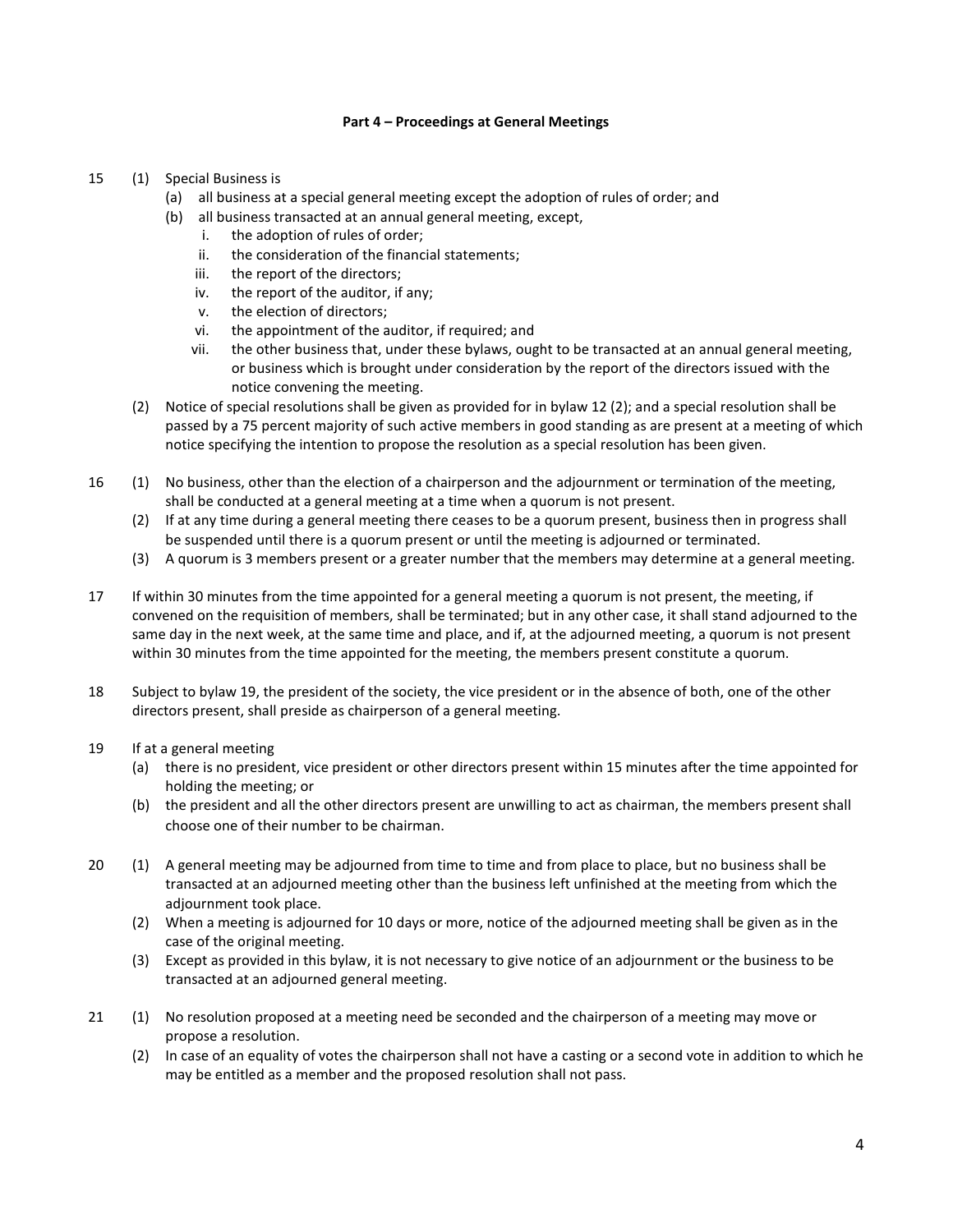- 22 (1) An active member in good standing present at a meeting of members is entitled to one vote.
	- (2) Voting is by show of hands.
	- (3) Voting by proxy is permitted.
	- (4) Voting by electronic means may also be accepted.
- 23 A corporate member may vote by its authorized representative, who is entitled to speak and vote, and in all other respects exercise the rights of a member, and that representative shall be reckoned as a member for all purposes with respect to a meeting of the society.

# **Part 5 – Directors and Officers**

- 24 (1) The directors may exercise all the powers and do all the acts and things that the society may exercise and do, and which are not by these bylaws or by statute or otherwise lawfully directed or required to be exercised or done by the society in general meeting, but subject, nevertheless, to
	- (a) all laws affecting the society;
	- (b) these bylaws; and
	- (c) rules, not being inconsistent with these bylaws, which are made from time to time by the society in general meeting.
	- (2) No rule, made by the society in general meeting, invalidates a prior act of the directors that would have been valid if that rule had not been made.
- 25 (1) The number of directors shall be a minimum of 5 or a greater number determined from time to time at a general meeting.
	- (2) The past president and four or more other persons to be elected annually at the annual general meeting of the society, shall be the directors of the society.
	- (3) Directors must be active members in good standing of the society.
- 26 (1) The directors shall retire from office at each annual general meeting when their successors shall be elected.
	- (2) An election may be by acclamation, otherwise it shall be by ballot.
	- (3) If no successor is elected the person previously elected or appointed continues to hold office.
	- (4) Unless otherwise decided by the members present at the annual general meeting, following the election of directors, and during the course of the annual general meeting, the directors present thereat will adjourn and, in a manner approved by the directors, elect from among the elected members of the Board of Directors, a president, vice president, secretary, and treasurer or secretary treasurer.
	- (5) The president, vice president, secretary and treasurer or secretary treasurer, along with the past president shall, together, be the Executive Committee of the society.
	- (6) The Executive Committee shall be responsible for the direction and supervision of the business and the conduct of the affairs of the society arising from the implementation of the objectives and policies of the society as set forth in the constitution and bylaws and as determined from time to time by members in annual or special general meetings and by the directors of the society in meetings of the Board of Directors.
- 27 (1) The directors may at any time and from time to time appoint an active member in good standing as a director to fill a vacancy in the Board of Directors.
	- (2) A director so appointed holds office only until the conclusion of the next following annual general meeting of the society, but is eligible for re-election at the meeting.
- 28 (1) If a director resigns his office or otherwise ceases to hold office, the remaining directors shall appoint an active member in good standing to take the place of the former director.
	- (2) No act or proceeding of the directors is invalid only by reason of there being less than the prescribed number of directors in office.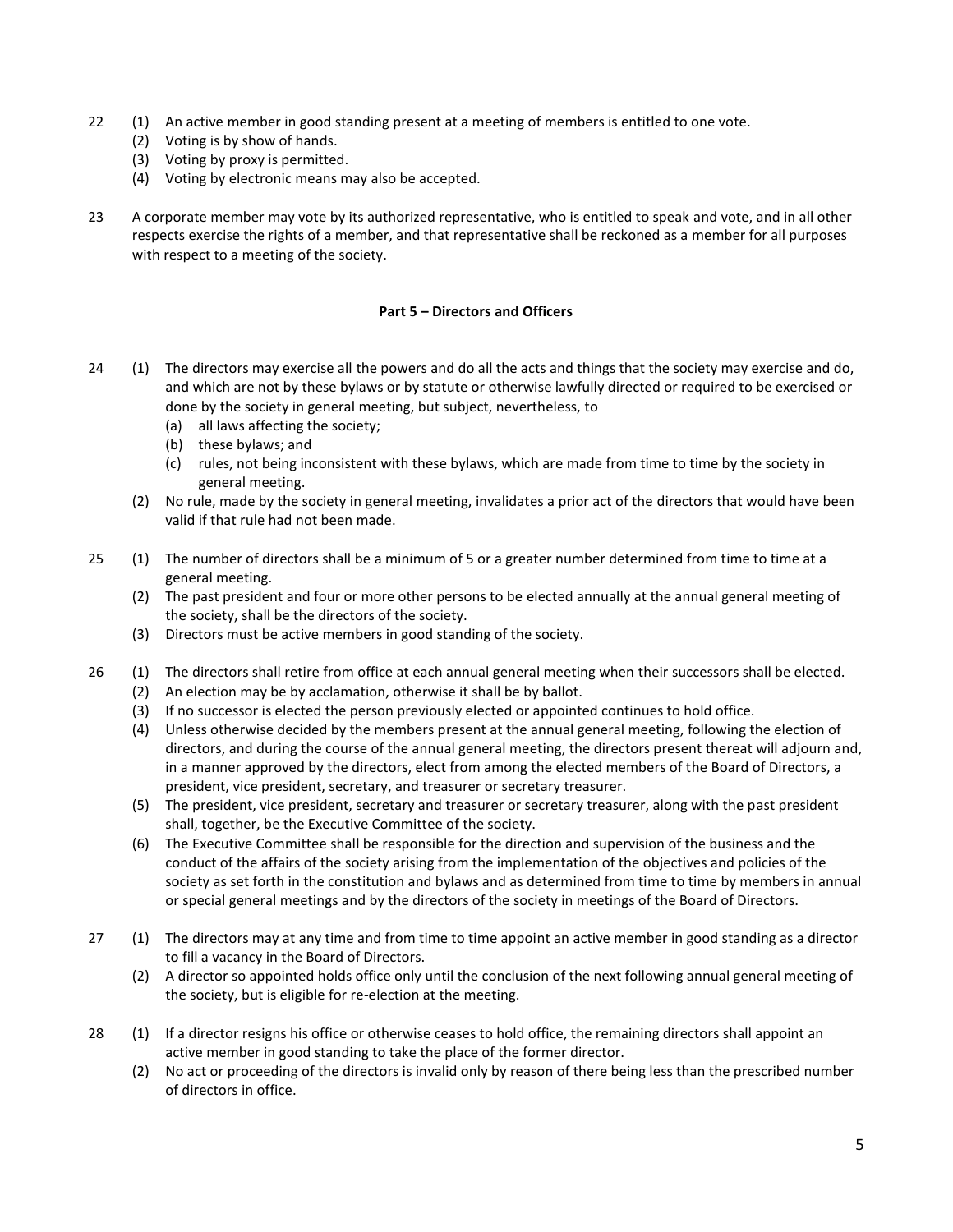- 29 The members may by special resolution remove a director before the expiration of his term of office, and may elect a successor to complete the term of office.
- 30 A director may be reimbursed for all expenses necessarily and reasonably incurred by him while engaged in the affairs of the society. Such reimbursement shall be payable at the discretion of the board of directors.

## **Part 6 – Proceedings of Directors**

- 31 (1) The directors may meet together at the places they think fit to dispatch business, adjourn and otherwise regulate their meetings and proceedings, as they see fit, and they shall meet no less than 4 times each year.
	- (2) The directors may from time to time fix the quorum necessary to transact business, and unless so fixed, the quorum shall be 3 of the directors then in office.
	- (3) The president shall be chairperson of all meetings of the directors, but if at a meeting the president is not present within 30 minutes after the time appointed for holding the meeting, the vice president shall act as chairperson; but if neither is present the directors present may choose one of their number to be chairperson at that meeting.
	- (4) A director may at any time, and the secretary, on the request of a director, shall, convene a meeting of the directors.
- 32 (1) The directors may delegate any, but not all, of their powers to committees consisting of a director or directors or directors and members or members as they think fit.
	- (2) A committee so formed in the exercise of the powers so delegated shall conform to any rules imposed on it by the directors, and shall report every act or thing done in exercise of those powers to the earliest meeting of the directors to be held next after it has been done.
	- (3) A committee shall elect a chairperson of its meetings; but if no chairperson is elected, or if at a meeting the chairman is not present within 30 minutes after the time appointed for holding the meeting, the directors present who are members of the committee shall choose one of their number to be chairperson of the meeting.
	- (4) The members of a committee may meet and adjourn as they think proper.
- 33 The directors shall have the power to appoint an executive director of the society, to set the remuneration of, and dismiss the executive director. The executive director shall be solely responsible to the directors for the conduct of the affairs, and the implementation of the objectives and policies, of the society as determined from time to time by meetings of the members and directors; and he will be given direction by the president as provided for in bylaw 40 (2) (e).
- 34 The directors shall nominate a branch of a Canadian chartered bank or a credit union incorporated under the Credit Union Act to be the banker of the society and shall from time to time, by resolution, designate signing officers for banking purposes, who shall include a person designated by the directors and at least one of: the president, vice president and treasurer.
- 35 For a first meeting of directors held immediately following the appointment or election of a director or directors at an annual or other general meeting of members, or for a meeting of the directors at which a director is appointed to fill a vacancy in the directors, it is not necessary to give notice of the meeting to the newly elected or appointed director or directors for the meeting to be constituted, if a quorum of the directors is present.
- 36 A director who may be absent temporarily from British Columbia may send or deliver to the address of the society a waiver of notice, which may be by letter, fax, email, or text message, of any meeting of directors and may at any time withdraw the waiver, and until the waiver is withdrawn
	- (1) no notice of meeting of directors shall be sent to that director; and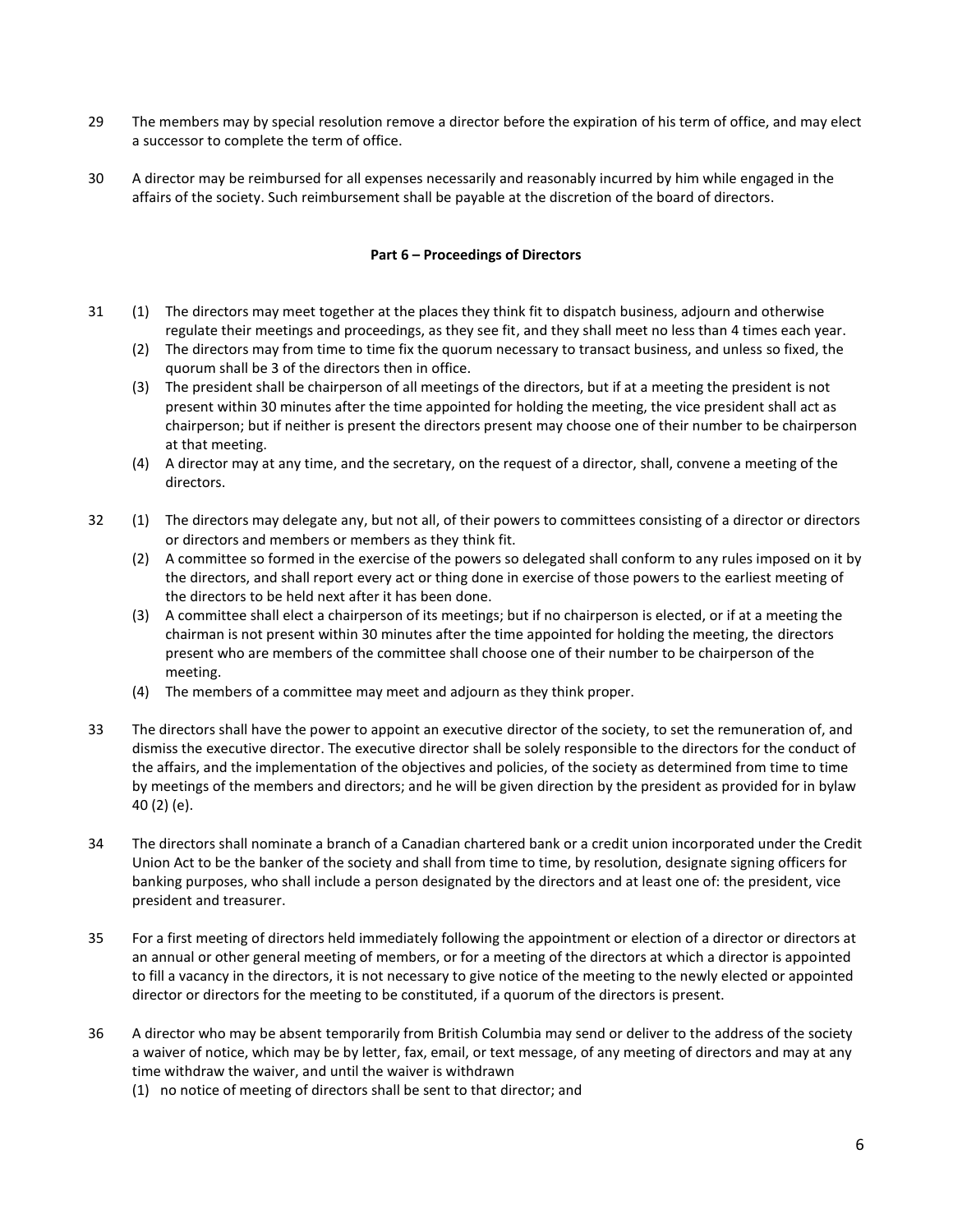- (2) any and all meetings of the directors of the society, notice of which has not been given to that director shall, if a quorum of directors is present, be valid and effective.
- 37 (1) Questions arising at a meeting of the directors and committee of directors shall be decided by a majority of votes.
	- (2) Each director shall be entitled to one vote at a meeting of directors, and in case of an equality of votes the chairperson does not have a second or casting vote.
- 38 No resolution proposed at a meeting of directors or committee of directors need be seconded and the chairperson of a meeting may move or propose a resolution.
- 39 A resolution in writing, signed by all the directors and placed with the minutes of the directors is as valid and effective as if regularly passed at a meeting of directors.

# **Part 7 – Duties of Officers**

- 40 (1) The president shall preside at all meetings of the society and of the directors.
	- (2) The president is the chief executive officer of the society and shall
		- (a) supervise the other officers in the execution of their duties;
		- (b) be an ex officio member of all committees;
		- (c) represent the society in his official capacity;
		- (d) report on the activities of the society at the annual general meeting and on such other occasions as may be required; and
		- (e) give direction to the Executive Director in keeping with the society's objects, policies and procedures.
- 41 The vice president shall carry out the duties of the president during his absence.
- 42 The secretary shall
	- (a) conduct the correspondence of the society;
	- (b) issue notices of meetings of the society and directors;
	- (c) keep minutes of all meetings of the society and directors;
	- (d) have custody of all records and documents of the society except those required to be kept by the treasurer;
	- (e) have custody of the common seal of the society; and
	- (f) maintain the register of members.
- 43 The treasurer shall
	- (a) keep the financial records, including books of account, necessary to comply with The Act; and
	- (b) render financial statements to the directors, members and others when required.
- 44 (1) The offices of secretary and treasurer may be held by one person who shall be known as the secretary treasurer.
	- (2) When a secretary treasurer holds office the total number of directors shall not be less than 5 or the great number that may have been determined pursuant to bylaw 25 (1).
- 45 In the absence of the secretary from a meeting, the directors shall appoint another person to act as secretary at the meeting.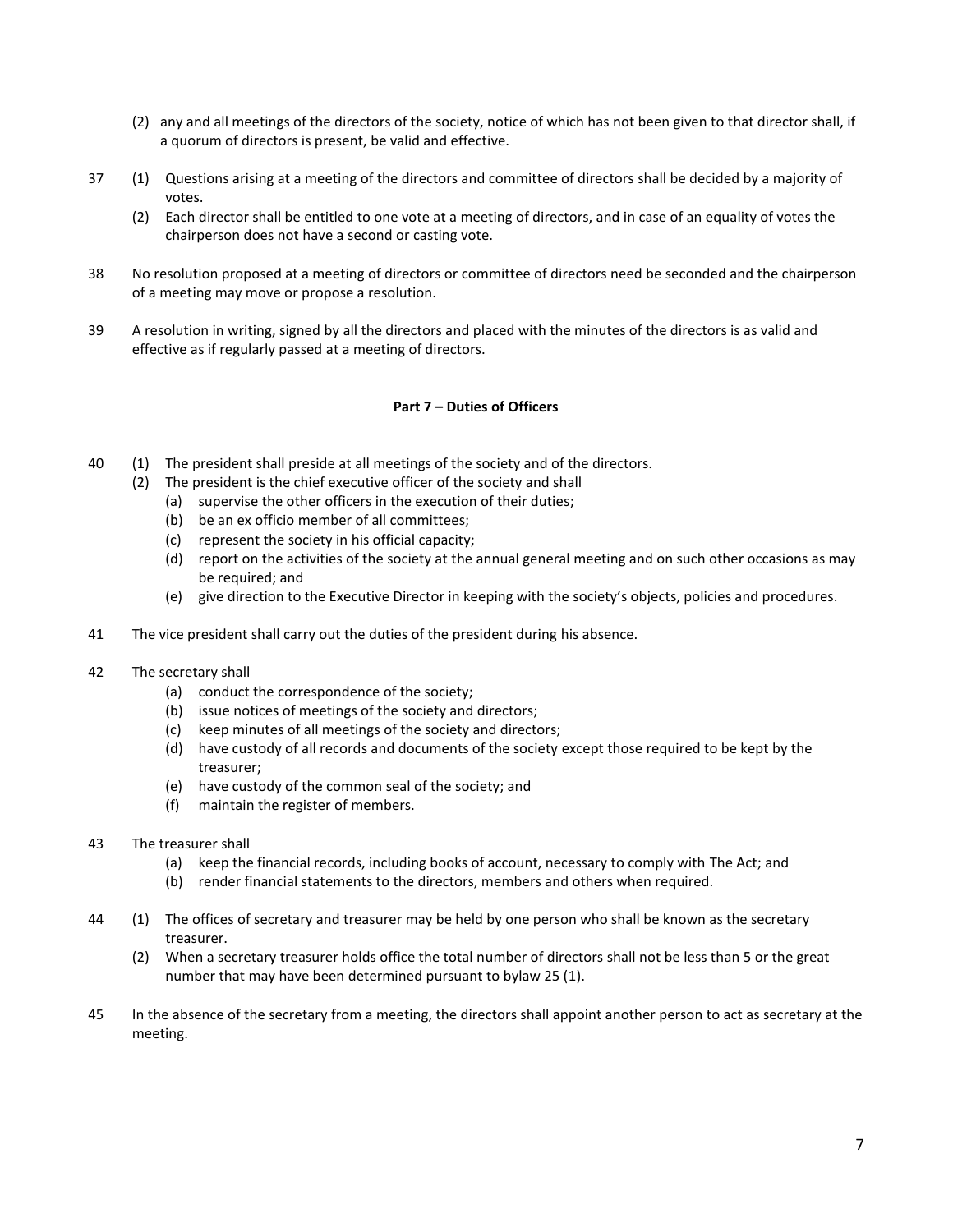## **Part 8 – Regional Chapters**

- 46 (1) The directors shall have the power to create regional chapters provided at least 5 active members of the society signify a desire for a chapter to be formed in their region, and provided that no chapter exists in reasonable proximity. In remote regions, a chapter may be created upon the request of 3 active members.
	- (2) Each chapter shall adopt as its name a word or words identifying the region which shall be preceded by the words "Western Forestry Contractors' Association" and followed by the word "Chapter."
- 47 (1) Upon the creation of a regional chapter, the president of the society shall appoint an active member within the region to act as co-ordinator of the society's business in the region, until such time as the chapter members elect a member to act as co-ordinator, and should the chapter subsequently fail to provide for, and elect one of its members to serve as regional co-ordinator, the president shall continue to appoint a coordinator for the region at the time of the society's annual general meeting.
	- (2) A regional co-ordinator shall
		- (a) receive information from the office of the society and disseminate it to chapter members;
		- (b) execute whatever matters of business are delegated to him by the directors;
		- (c) conduct the business meetings of the chapter and serve as the presiding officer of the chapter in the absence of a duly elected chapter executive;
		- (d) provide information relating to society business as may be requested from time to time by the office of the society or the directors, and;
		- (c) collect and disburse such fees as may be agreed to by members of the chapter for defraying the operating expenses of the chapter and provide members of the chapter with an annual statement of revenues and disbursements.
	- (3) Each regional co-ordinator must be an active member in good standing of the society and of the regional chapter which he serves.
- 48 (1) A chapter may adopt its own bylaws in which case it shall keep a current copy on file with the society.
	- (2) The chapter bylaws shall be governed by the constitution and bylaws of the society and shall refer to specifics that provide for regional chapters.
	- (3) The bylaws of a chapter shall not be inconsistent with the constitution and bylaws of the society.
	- (4) No regional chapter shall include in its by-laws any provision denying the right to vote at any general meeting to any member entitled under bylaw 3 (3) to vote.
	- (5) The bylaws of a chapter and all amendments thereto are subject to the approval of the directors.
	- (6) The annual general meeting may, from time to time, upon the recommendation of the directors, fix the number of regional chapters.
- 49 (1) The bylaws of a chapter shall provide for the election of a president and a regional co-ordinator and such other officers as the members shall choose. The offices of chapter president and regional co-ordinator may be held by the same person. The chapter meeting held for the purpose of electing its officers shall be held before the annual general meeting of the society.
	- (2) Should the chapter president resign, become disqualified or unable to perform his duties, the chapter's vice president will assume his duties for the remainder of the term; there being no vice president, then the regional co-ordinator shall do so. In the event that the offices of president and regional co-ordinator are held by the same person, and there being no vice president, then the president of the society shall appoint an eligible member in the region to serve the remainder of the term of the co-ordinator.
- 50 (1) Subject to the requirements of bylaw 49 (1), meetings of the chapter shall be called at the will of the chapter president, or, there being none, at the will of the regional co-ordinator. A written request of not less than  $1/4$ <sup>th</sup> of the chapter members shall be cause for the calling of a meeting.
	- (2) The chapter president, or, there being none, the regional co-ordinator, shall arrange meetings, programs, and committees as are deemed necessary for the conduct of the chapter business. All such arrangements must not in any case be in conflict with the constitution and bylaws of the society.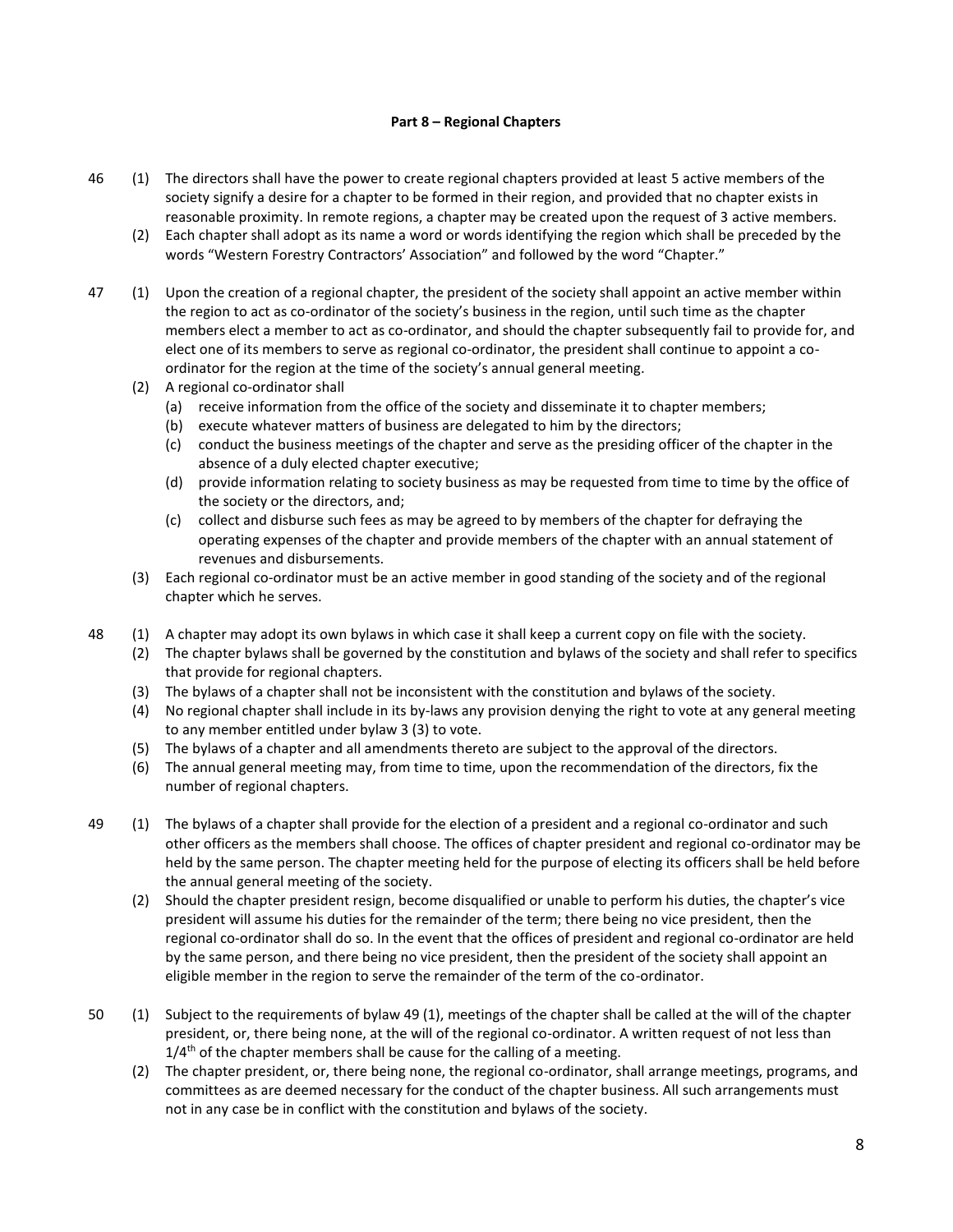- 51 The chapter may assess fees as approved at a general meeting of the chapter members in order to pay for meetings or programs undertaken by the chapter.
- 52 Subject to the constitution and bylaws of the society and chapter, the chapter executive, or the regional coordinator in the absence of chapter executives, may exercise all the powers of a chapter.

# **Part 9 – Seal**

- 53 The directors may provide a common seal for the society and may destroy a seal and substitute a new seal in its place.
- 54 The common seal shall be affixed only when authorized by a resolution of the directors and then only in the presence of the persons prescribed in the resolution, or if no persons are prescribed, in the presence of the president and secretary or president and secretary treasurer.

#### **Part 10 – Borrowing**

- 55 In order to carry on the purposes of the society the directors may, on behalf of and in the name of the society, raise or secure the payment or repayment of money in the manner they decide, and, in particular but not without limiting the foregoing, by the issue of debentures.
- 56 No debenture shall be issued without the sanction of a special resolution.
- 57 The members may by special resolution restrict the borrowing powers of the directors, but a restriction imposed expires at the next annual general meeting.

#### **Part 11 – Auditor**

- 58 This part applies only where the society is required or has resolved to have an auditor.
- 59 The first auditor shall be appointed by the directors who shall also fill all vacancies occurring in the office of the auditor.
- 60 At each annual general meeting the society shall appoint an auditor to hold office until he is re-elected or his successor is elected at the next annual general meeting.
- 61 An auditor may be removed by ordinary resolution.
- 62 An auditor shall be promptly informed in writing of appointment or removal.
- 63 No director and no employee of the society shall be auditor.
- 64 The auditor may attend general meetings.